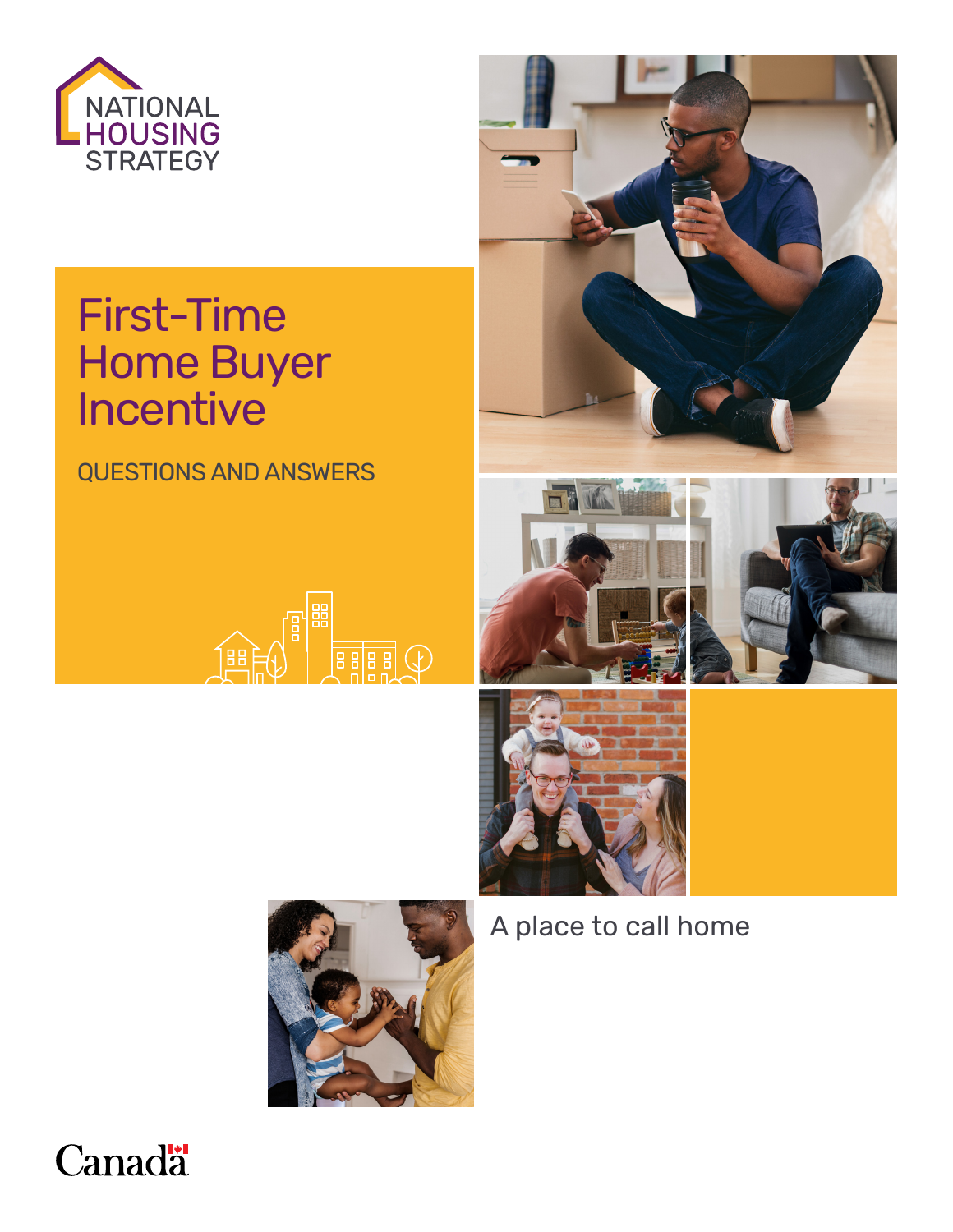# **1. Canada's FTHBI Program offers up to a 10% Incentive where the property type is new construction. How is new construction defined?**

New construction is defined as all previously unoccupied housing.

#### **2. If the respective Mortgage Loan Insurer requires a minimum down payment of 10%, is the homebuyer still eligible to receive a 10% Incentive for new construction?**

 Insurers require an additional minimum down payment beyond the standard 5%, the maximum The loan-to-value (LTV) of the first mortgage (which takes into account the borrower's contribution of the down payment plus the Incentive) must be above 80%. As such, where Mortgage Loan eligible Incentive must be reduced to 5% for new construction.

# **3. Are mobile/manufactured homes eligible for the Incentive?**

Yes, new or re-sale mobile/manufactured homes are eligible for a maximum Incentive of 5%. The mobile/manufactured home may be situated on either owned or leased land.

# **4. What if there is a delay in the closing date that exceeds the maximum permitted closing date?**

The maximum closing date for an existing home is 6 months from the Incentive approval and is 18 months for new construction. Where there are delays in the planned closing date, the application will need to be re-submitted. Any prior approval of the Incentive will be honored provided the eligibility requirements of the FTHBI Program are still met.

# **5. Is the Incentive available for housing located on First Nation or Indigenous Settlement Land?**

Yes, the Incentive is available for housing located on First Nation or Indigenous Settlement land subject to loan security requirements set out by the Program Administrator and the respective Mortgage Loan Insurer's policies.

# **6. Is the Lender required to verify that the homebuyer is a First-Time Home Buyer?**

To be eligible for the FTHBI Program, at least one homebuyer must attest to being a first-time homebuyer by providing a signed copy of the Canada's FTHBI Program Attestation, Consent & Privacy Notice document directly to the Lender. The Lender must retain the signed document on file in accordance with the respective Mortgage Loan Insurer's policies.

#### **7. How does the 4 year rule work?**

The 4-year period begins on January 1st of the fourth year before the Incentive is funded and ends 31 days before the date the Incentive is funded. For example, if the Incentive will be funded on November 1, 2019, the four-year period begins on January 1, 2015 and ends on September 30, 2019.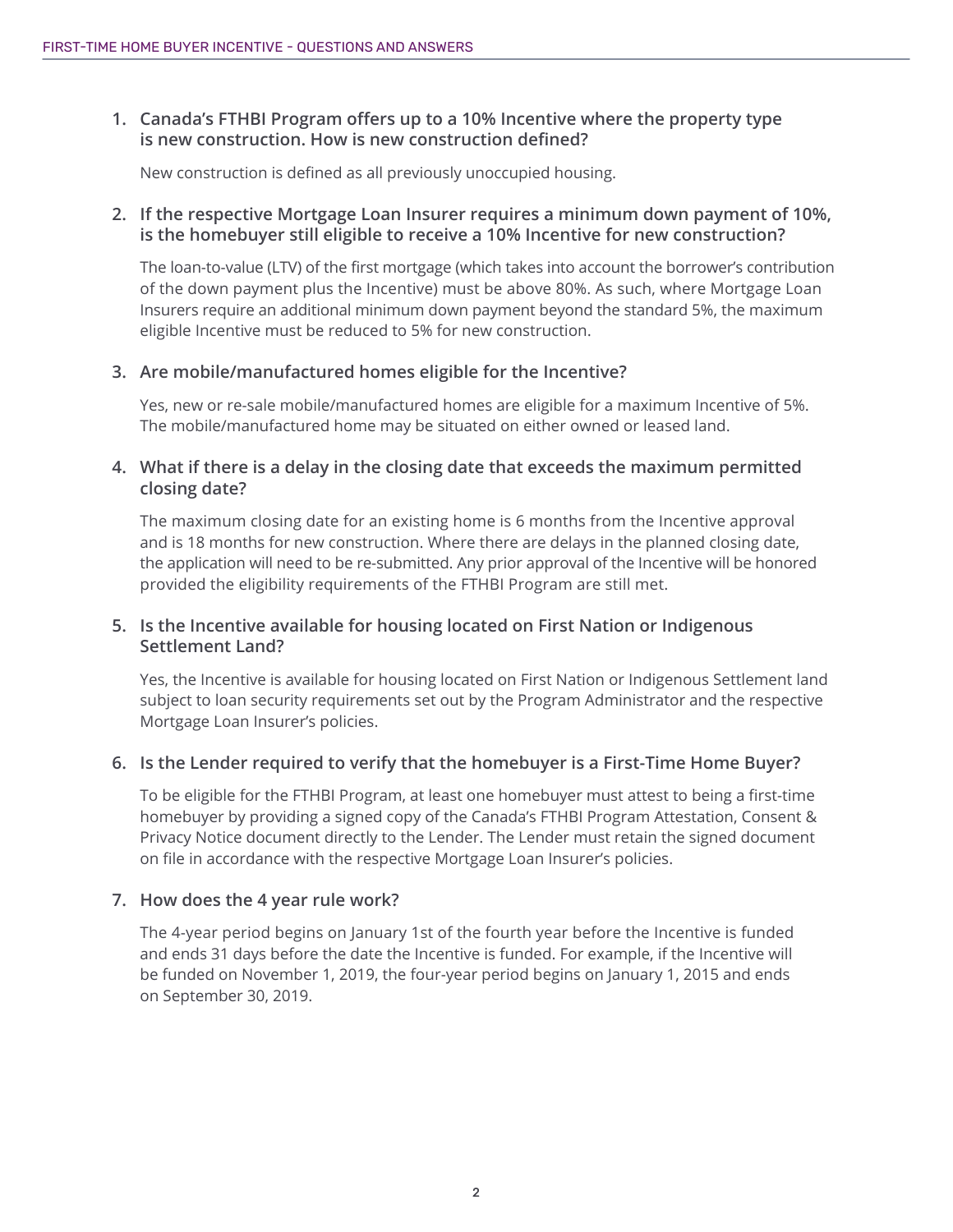For illustrative purposes:

| Year 1<br>2015                                      | Year 2<br>2016 | Year <sub>3</sub><br>2017 | Year 4<br>2018 | Year 5<br>2019                                       |
|-----------------------------------------------------|----------------|---------------------------|----------------|------------------------------------------------------|
|                                                     |                |                           |                |                                                      |
| <b>January 1, 2015</b><br>(Four-year period begins) |                |                           |                | <b>September 30, 2019</b><br>(Four-year period ends) |
|                                                     |                |                           |                | <b>November 1, 2019</b><br>(Incentive may be funded) |

#### **8. Will homebuyers be eligible for the Incentive and also take advantage of other Down Payment Assistance Programs offered by a Government Agency?**

Down Payment Assistance Programs typically provide down payment assistance in the form of a repayable loan that is used by the homebuyer to meet minimum down payment requirements to purchase a home.

To be eligible for the FTHBI Program, the homebuyers must satisfy minimum down payment requirements from traditional sources such as savings, withdrawal/collapse of a Registered Retirement Savings Plan (RRSP), or a non-repayable financial gift from a relative/immediate family member.

Non-traditional down payment sources, which may include unsecured personal loans/lines of credits, and repayable loans from a government agency, are not eligible to satisfy minimum down payment requirements for the FTHBI Program.

For clarity, where the down payment assistance from a government agency is in the form of a repayable loan and is being used to satisfy minimum down payment requirements, the homebuyer would not be eligible for the FTHBI Program.

# **9. If the homebuyer satisfies minimum down payment requirements from traditional sources and is eligible for the Incentive, can the homebuyer also take advantage of other Government Down Payment Assistance Programs at the same time?**

If the homebuyer satisfies minimum down payment requirements from traditional sources and qualifies for the Incentive, the homebuyer may also supplement the down payment with non-traditional sources subject to the respective Mortgage Loan Insurer's policies.

Note, the maximum loan-to-value (LTV) ratio must be above 80%.

#### **10. Is the Incentive considered a traditional or non-traditional down payment source?**

The Incentive is a form of a shared equity mortgage loan that is repayable at the earlier of 25 years or the sale of the property. The Incentive is considered as a supplement to the down payment after satisfying minimum down payment requirements from traditional sources.

#### **11. Can the Incentive be used to purchase a secondary/vacation home?**

No. To be eligible for the Incentive under the FTHBI Program, the subject property must be intended for owner occupancy as the borrower's primary residence.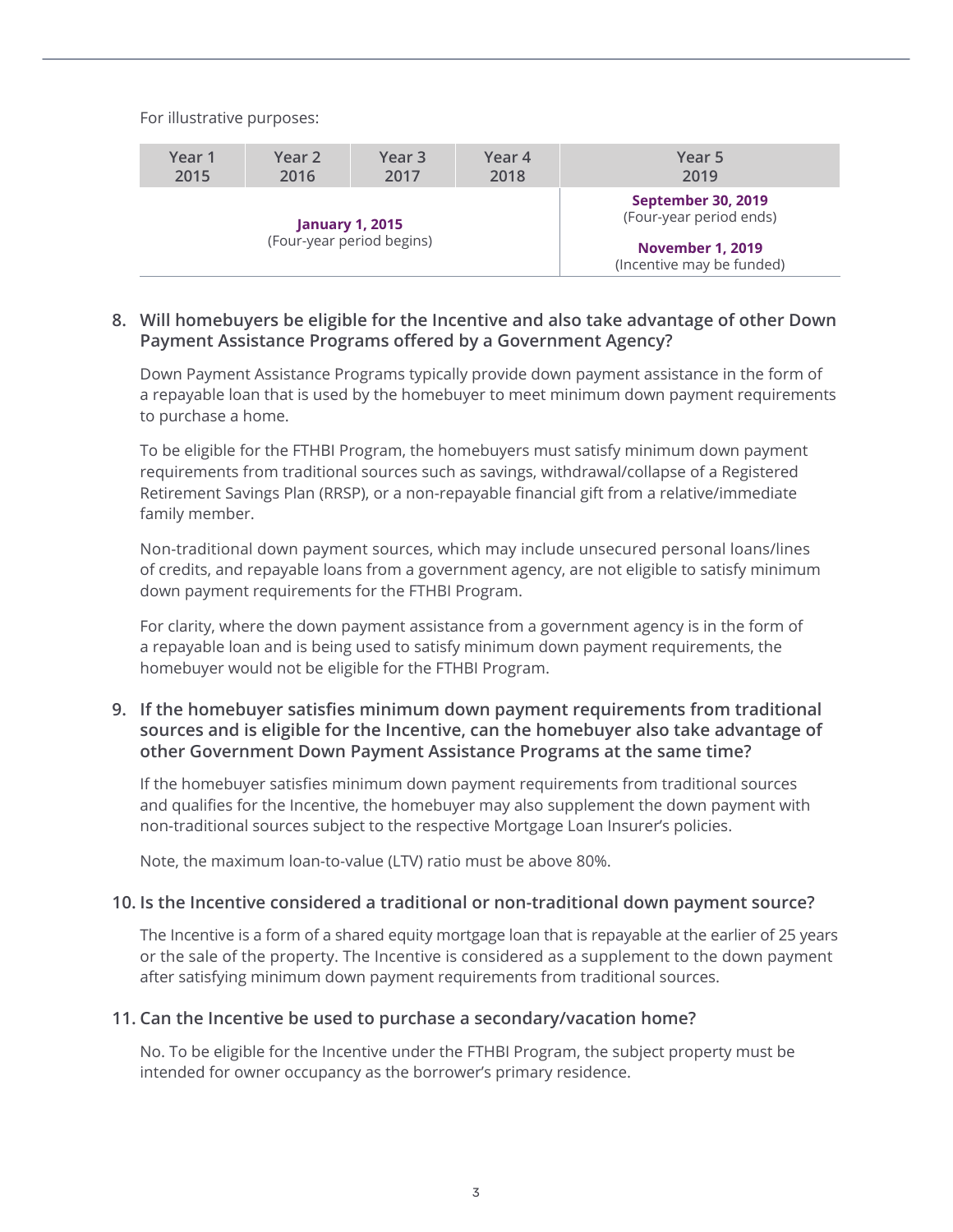# **12. What if there a change to the homebuyer's qualification criteria post approval (e.g. Income, Mortgage to Income (MTI) Ratio etc.) that exceeds the FTHBI Program eligibility criteria?**

Where a change occurs between the time of initial Incentive approval and advancement of the Incentive that exceeds the FTHBI Program eligibility criteria, the application must be re-submitted and will be subsequently declined. In exceptional cases, the Program Administrator may consider an appeal with respect to the application adjudication.

# **13. If one of the homebuyers meets the FTHBI Program's eligibility criteria and their spouse or common-law partner already owns a home, can the mortgage be ported to purchase a new home and the homebuyers be eligible for the Incentive?**

Provided that at least one homebuyer is an eligible first-time homebuyer, a mortgage may be ported to facilitate the purchase of a new home and be eligible for the Incentive subject to standard FTHBI Program eligibility requirements. In addition, all standard Lender and Mortgage Loan Insurer's policies apply with respect to port applications.

# **14. If the borrower received an Incentive and they want to port their mortgage to a new property, can they also port their mortgage loan insurance premium to save money?**

While a port would entail the repayment of the Incentive, a borrower may take advantage of any port product offered by the respective Mortgage Loan Insurer, including any benefit to the mortgage loan insurance premium.

# **15. If the borrower decides to purchase a new property, can they port the Incentive along with their first ranking mortgage?**

A Port under the FTHBI program will be considered a sale, which will require repayment of the Incentive.

# **16. Can the borrower rent out their property if they received an Incentive under the FTHBI Program?**

To be eligible for the FTHBI Program, the property must be intended for owner occupancy as the borrower's primary residence.

# **17. Can a borrower switch their first ranking mortgage to a different financial institution without triggering repayment of the Incentive?**

Yes, the first ranking mortgage may be switched to a different financial institution without triggering repayment of the Incentive. In some instances, there may be additional legal fees associated with switching the first ranking mortgage where there is a shared equity mortgage registered against the property.

#### **18. If a borrower wants to voluntarily re-pay the Incentive, whom do they contact?**

The borrower must contact the First-Time Home Buyer Incentive Contact Number at: 1-(877)-884-2642.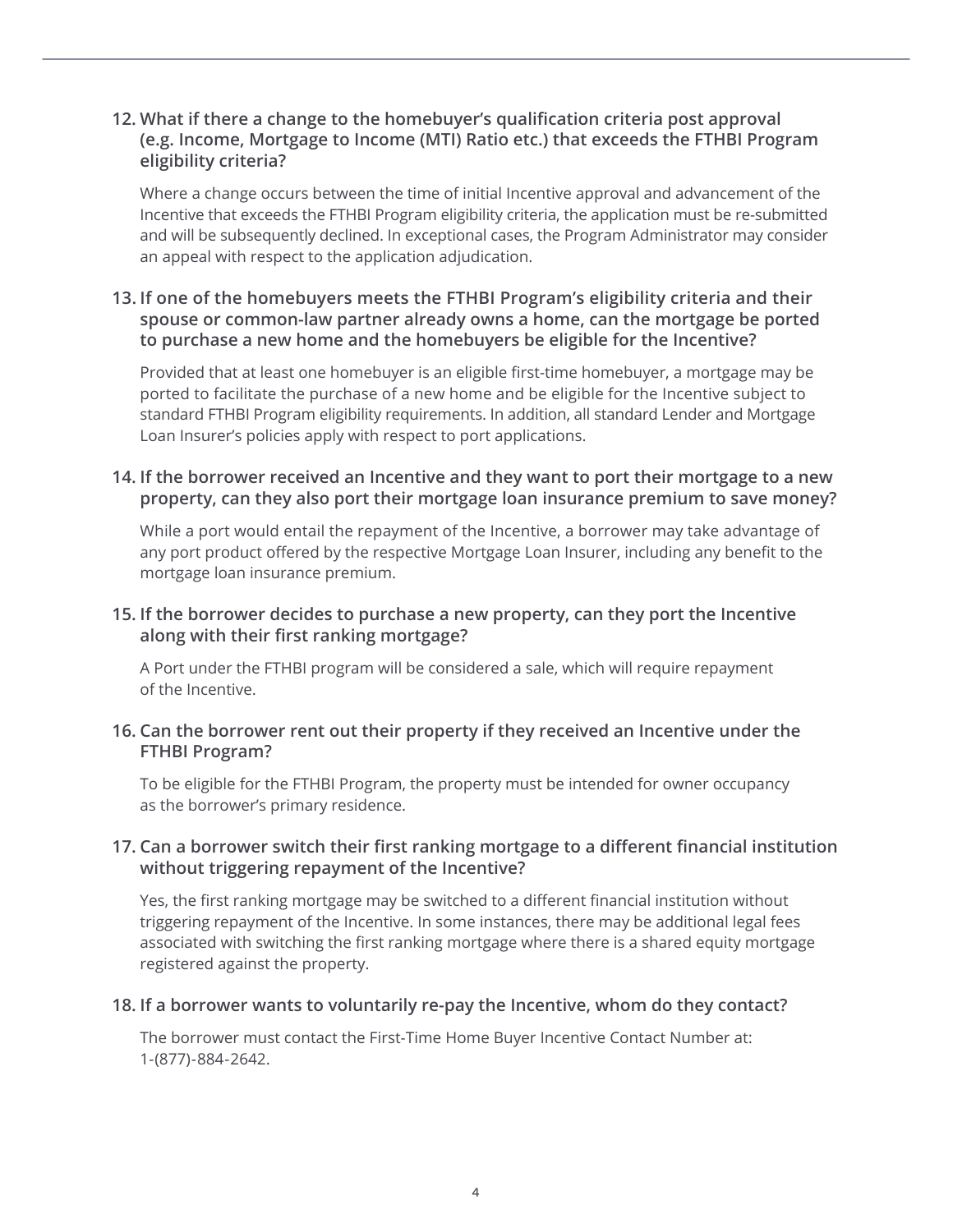# **19. Can real-estate commission or other costs be deducted from the sale proceeds prior to calculating repayment of the Incentive?**

In the event of a repayment triggered by the sale of the property, the Incentive amount must be based on the market value of the property at the time of sale, which generally would be supported by the purchase price as stated in the purchase and sale agreement. In the case where the sale is non-arm's length to the borrower, an independent third-party appraisal performed by an appropriately qualified real estate appraiser must be obtained by the borrower.

Where differing opinions of value exist, the Program Administrator at its own cost, reserves the right to obtain an independent third-party appraisal to ensure the valuation reflects fair market value.

Therefore, any real-estate commission or other costs incurred may only be deduced from the sale proceeds after all of the borrower's mortgage obligations (including the Incentive repayment), have been paid.

#### **20. Does the Program Administrator need to be notified prior to undertaking renovations?**

The Program Administrator does not need to be notified prior to a borrower completing renovations on their home. It is recommended however that the borrower consider the cost and benefits of the planned renovations, as the Program Administrator will share in any appreciation of the market value at the time of Incentive repayment.

#### **21. What if the borrower doesn't have enough funds to pay back both the first ranking mortgage and the Incentive when they sell their property?**

The Program Administrator will work with borrowers who are experiencing financial hardship, which may include an extension or modification of the repayment requirements.

#### **22. When the borrower repays the Incentive, do they need to obtain an appraisal?**

In the event of a repayment triggered by the sale of the property, the Incentive amount must be based on the market value of the property at the time of sale, which generally would be supported by the purchase price as stated in the purchase and sale agreement. In the case where the sale is non-arm's length to the borrower, an independent third-party appraisal performed by an appropriately qualified real estate appraiser must be obtained by the borrower.

In the case of an early voluntary repayment or where the repayment is triggered by the expiry of 25 years, the Incentive amount must be determined using the fair market value of the property. In such cases, an independent third-party appraisal performed by an appropriately qualified real estate appraiser must be obtained by the borrower.

Refinancing the first ranking mortgage does not trigger a repayment of the Incentive. However, in the event the borrower is required to repay the Incentive by the Lender due to a refinance, the Lender will be responsible for establishing the fair market value of the property. In this scenario, the Program Administrator will accept the property value established by the Lender within 90 days of the valuation. The Lender must provide formal written proof of the accepted property value in order to use it for repayment purposes.

Where differing opinions of value exist, the Program Administrator at its own cost, reserves the right to obtain an independent third-party appraisal to ensure the valuation reflects fair market value.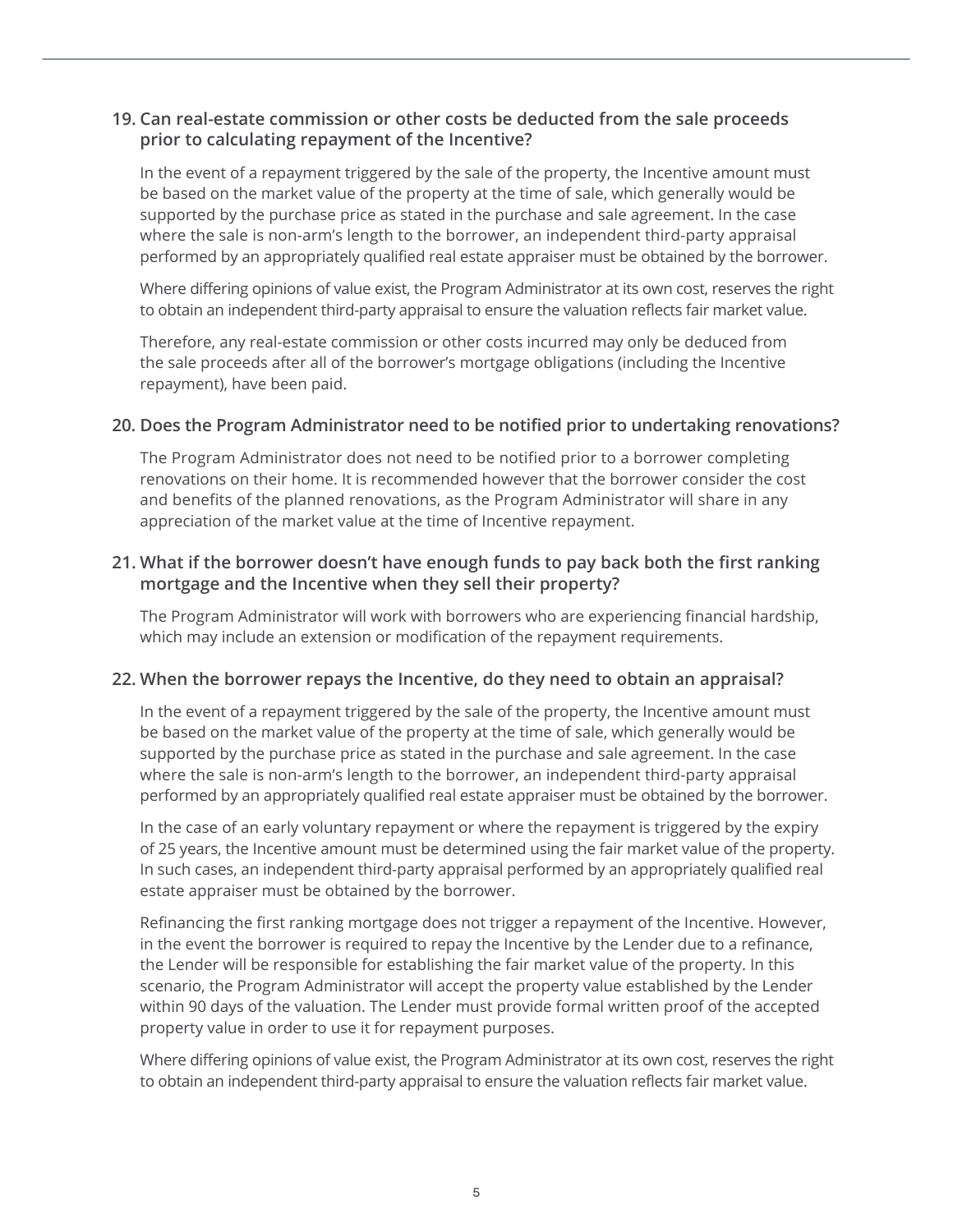# **23. Do Lenders need to provide arrears reporting to the Program Administrator?**

Standard arrears reporting requirements in accordance with the Mortgage Loan Insurer's policies apply with respect to the insured first ranking mortgage. There are no additional reporting requirements that Lenders must follow with respect to the Incentive. However, the Program Administrator must be advised of the undertaking of any legal remedies under the first ranking mortgage.

# **24. Does the presence of a shared equity mortgage securing an Incentive, which is registered in second ranking position, have any impacts on the Lender's ability to perform default management on the first ranking mortgage?**

With respect to default management, Lenders may continue operating within the existing parameters established by their own respective policies and those set out by the respective Mortgage Loan Insurer. The Program Administrator does not need to be notified of any default management actions taken by the first ranking Lender. However, the Program Administrator must be advised of the undertaking of any legal remedies under the first ranking mortgage.

# **25. Will the presence of the shared equity mortgage securing the Incentive under the FTHBI Program, which is registered in second ranking position, have any impact on a Lender's ability to securitize the insured loan?**

No, the existence of a shared equity mortgage securing the Incentive, which is registered in second ranking position will have no impact on a Lender's ability to securitize the insured loan.

#### **26. Will the Incentive be registered on the borrower's credit bureau?**

No, the Incentive will not be registered on the borrower's credit bureau. However, the shared equity mortgage securing the Incentive will be registered on title to the property.

#### **27. Is the Incentive mortgage loan insured?**

No, the Incentive is not mortgage loan insured. Only the first ranking mortgage is insured by the respective Mortgage Loan Insurer.

#### **28. For Purchase Plus Improvements where the Incentive has already been advanced and the Lender becomes aware that a portion or all of the proposed improvements will no longer be carried out by the homeowner, does the Mortgage Loan Insurer need to be notified?**

Where the Lender becomes aware that the homeowner will no longer carry out the proposed improvements, the respective Mortgage Loan Insurer must be notified immediately. The Program Administrator will then work directly with the homeowner to recover any overadvancement of Incentive funds.

#### **29. Are there any changes to the current application process for the Lender or the Mortgage Insurer?**

No. The process remains the same. It is important to bring attention to the accuracy of the property postal code since it determines the housing market of the subject property. For new construction, it is essential to input the closest postal code available while confirming that the postal code used falls in the same Census Metropolitan Area (CMA) as the subject property. This can be done by using the tools on [placetocallhome.ca](https://placetocallhome.ca) web site.